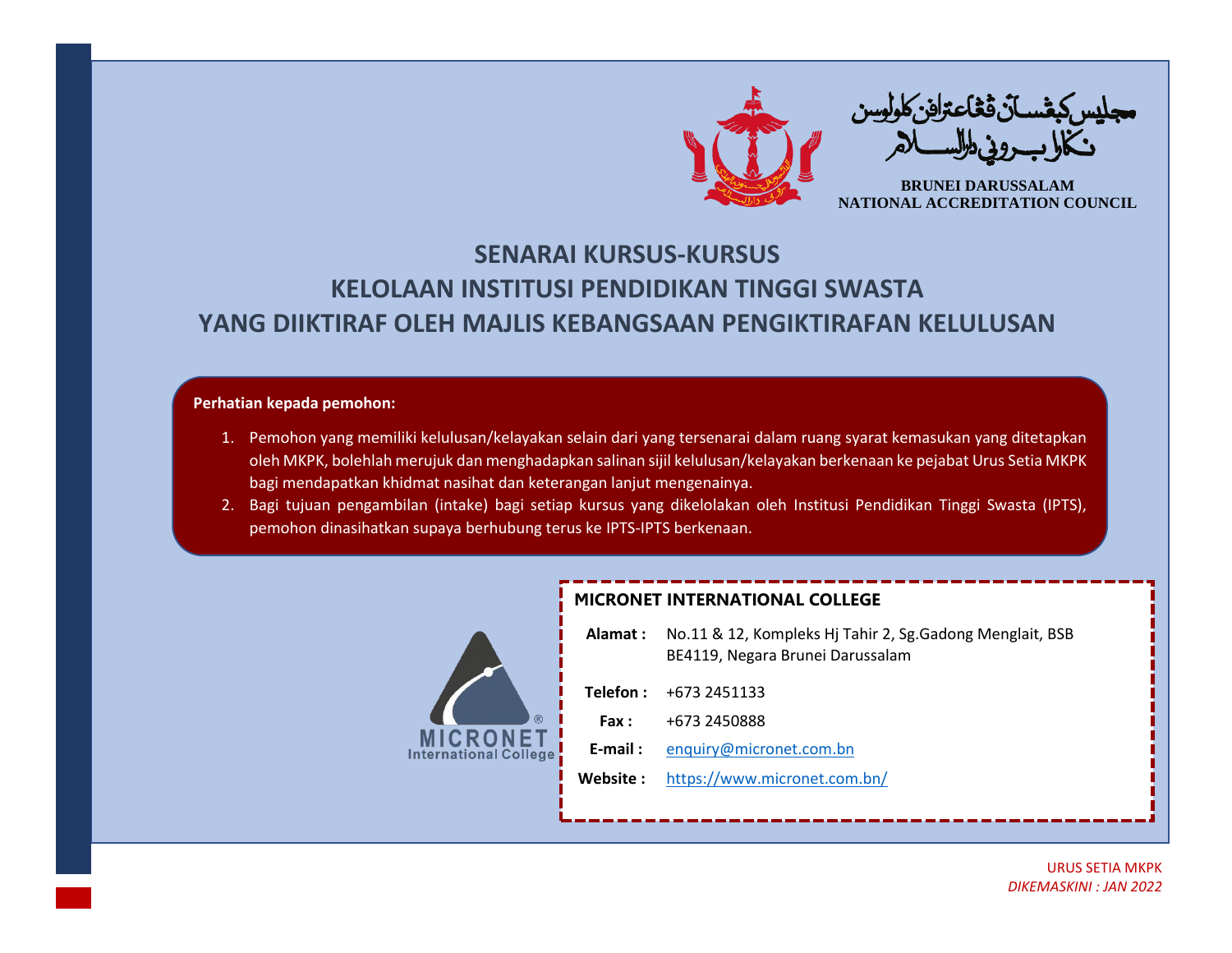| Bil./<br>No.   | Kursus/<br><b>Course</b>                                                                                                                    | <b>BDQF</b><br>Level | <b>Sebanding dengan</b><br>"Comparable to" | <b>Syarat Kemasukan</b><br><b>Entry Requirement</b>                                                                                                                                                                                                                                                                                                                                                                                                                                                                                                                                                                                                                                                                                                                           |
|----------------|---------------------------------------------------------------------------------------------------------------------------------------------|----------------------|--------------------------------------------|-------------------------------------------------------------------------------------------------------------------------------------------------------------------------------------------------------------------------------------------------------------------------------------------------------------------------------------------------------------------------------------------------------------------------------------------------------------------------------------------------------------------------------------------------------------------------------------------------------------------------------------------------------------------------------------------------------------------------------------------------------------------------------|
| $\mathbf{1}$   | Bachelor of Science (Hons) in Computing (Major in Multimedia)<br>[UTB-MIC Bachelor Degree Programme]<br>Note: Only 1st year in MIC          | 6                    | <b>Bachelor Degree</b>                     | TO ENTER YEAR 1,<br>2 GCE 'A' Levels OR<br>International Baccalaureate of 20 points OR<br><b>BDTVEC National Diploma/ Diploma OR</b><br>BDTVEC HND OR<br>Pearson BTEC Level 3 Qualification OR<br>BTEC Higher National Certificate (HNC) / BTEC Higher<br>National Diploma (HND) OR<br>NCC International Diploma in Computer Studies (IDCS) /<br>NCC Education Level 4 Diploma (L4DC) OR                                                                                                                                                                                                                                                                                                                                                                                      |
| $\overline{2}$ | Bachelor of Science (Hons) in Computing (Major in Network<br>Security)<br>[UTB-MIC Bachelor Degree Programme]<br>Note: Only 1st year in MIC | 6                    | <b>Bachelor Degree</b>                     | NCC Level 4 Diploma in Business and Information<br>Technology (L4DBIT) OR<br>NCC International Advanced Diploma in Computer<br>Studies (IADCS)/ NCC Education Level 5 Diploma in<br>Computing (L5DC) OR<br>SQA Higher National Certificate in Computing OR<br>SQA Higher National Diplo ma in Computing OR<br>Higher National Certificate (HNC)/ Advanced Diploma<br><b>OR</b><br>Higher National Technical Education (HNTec) OR<br>Pre-Degree/ University Foundation Course OR<br>Any other acceptable qualification.<br>TO ENTER YEAR 2,<br>BDTVEC Higher National Diploma (HND) OR<br>Pearson BTEC Level 5 HND in Computing OR<br>Pearson BTEC Level 5 HND Computing (Network<br>Engineering) OR<br>Pearson BTEC Level 5 HND in Computing (Applications<br>Development) OR |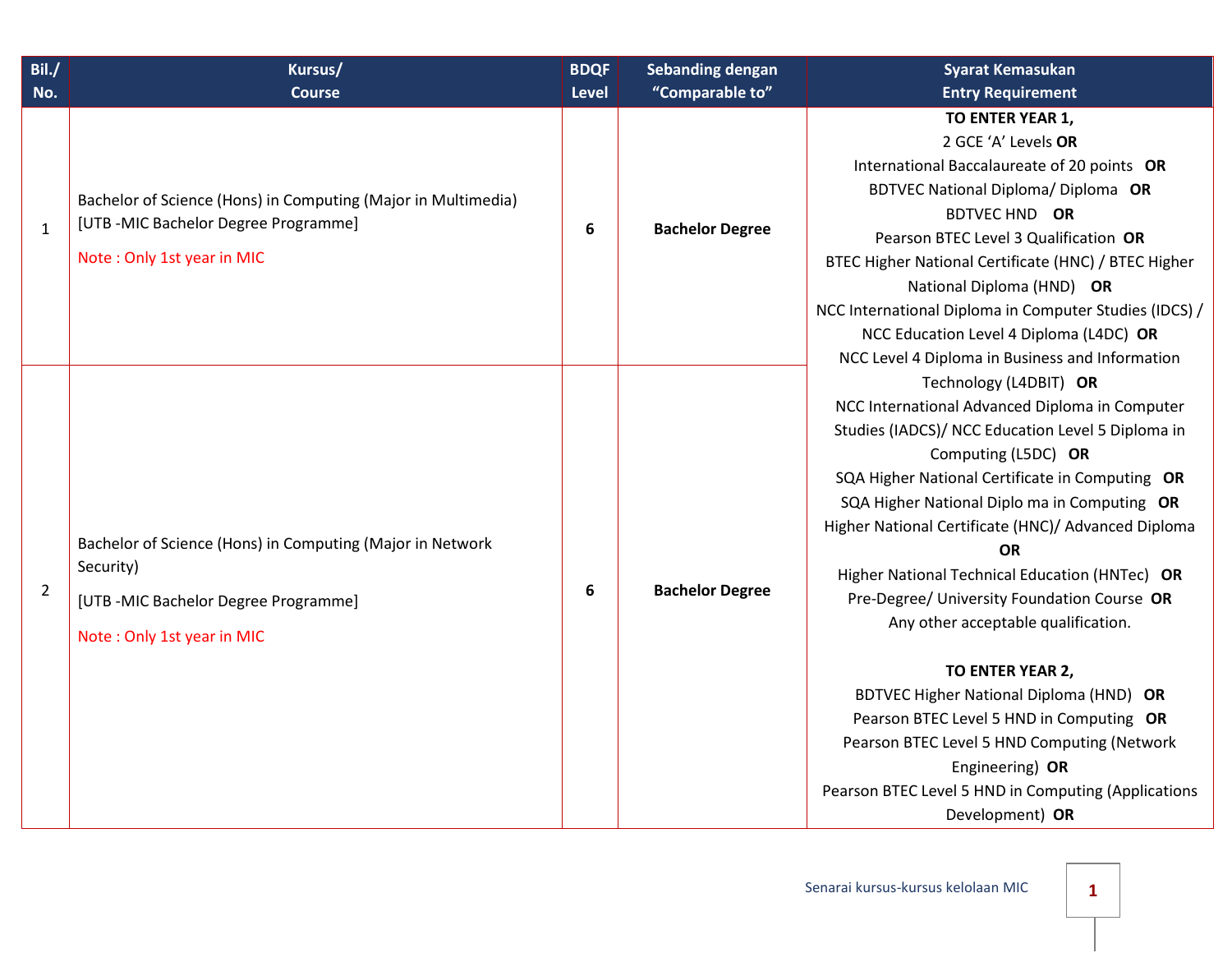|                |                                                                                               |   |  | Pearson BTEC Level 5 Higher National Diploma in<br>Computing (Software Engineering) OR<br>Pearson BTEC Level 5 Higher National Diploma in<br>Computing (Data Analytics) OR<br>Pearson BTEC Level 5 Higher National Diploma in<br>Computing (Security) OR<br>Pearson BTEC Level 5 Higher National Diploma in<br>Computing (Intelligent Systems) OR<br>Related BTEC Level 5 Qualification OR<br>SQA Higher National Certificate in Computing OR<br>SQA Higher National Diploma in Computing OR<br>Any other acceptable qualification |                                          |                                                                                                                                 |
|----------------|-----------------------------------------------------------------------------------------------|---|--|------------------------------------------------------------------------------------------------------------------------------------------------------------------------------------------------------------------------------------------------------------------------------------------------------------------------------------------------------------------------------------------------------------------------------------------------------------------------------------------------------------------------------------|------------------------------------------|---------------------------------------------------------------------------------------------------------------------------------|
| 3              | Pearson BTEC Level 5 Higher National Diploma in Computing (RQF)                               | 5 |  | Minimum 1 GCE 'A' Level<br><b>DAN</b><br>4 Credits GCE/IGCSE 'O' Level                                                                                                                                                                                                                                                                                                                                                                                                                                                             |                                          |                                                                                                                                 |
| $\overline{4}$ | Pearson BTEC Level 5 Higher National Diploma in Computing<br>(Network Engineering) (RQF)      |   |  |                                                                                                                                                                                                                                                                                                                                                                                                                                                                                                                                    | <b>Higher National</b><br><b>Diploma</b> | atau<br>BTEC Level 3 Diploma in IT<br>atau<br><b>BDTVEC Diploma in IT</b><br>atau<br>NCC Education Level 4 Diploma in Computing |
| 5              | Pearson BTEC Level 5 Higher National Diploma in Computing<br>(Applications Development) (RQF) |   |  | atau<br>related BTEC level 3 qualifications<br>atau<br>any other acceptable qualification                                                                                                                                                                                                                                                                                                                                                                                                                                          |                                          |                                                                                                                                 |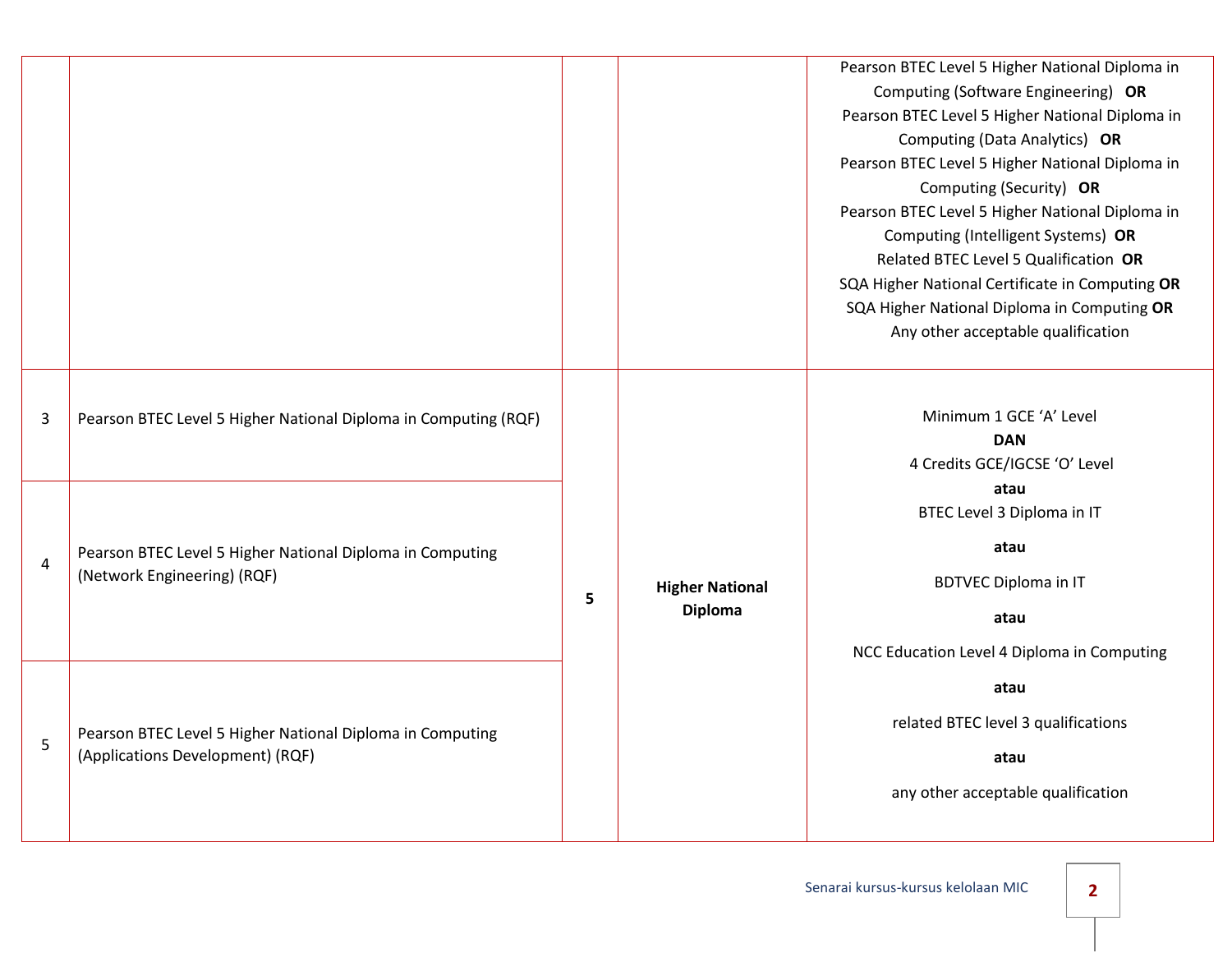| $\boldsymbol{6}$ | Pearson BTEC Level 5 Higher National Diploma in Business (Business<br>Management) | 5 | <b>Higher National</b><br><b>Diploma</b>     | One GCE 'A' Level with Grade E and above and 4 Credits<br>GCE 'O' Level<br>atau<br>One GCE 'A' Level with Grade E and above and 4 IGCSE<br>with grade C and above<br>atau<br>BTEC Level 3 Diploma in Business (QCF)<br>atau<br><b>BDTVEC Diploma</b><br>atau<br>NCC Education Level 4 Diploma in Business<br>atau<br>related BTEC Level 3 qualification<br>atau<br>NCC Education Level 5 Diploma in Business (Direct<br>progression to Year 2)<br>atau<br>An acceptable qualification |
|------------------|-----------------------------------------------------------------------------------|---|----------------------------------------------|---------------------------------------------------------------------------------------------------------------------------------------------------------------------------------------------------------------------------------------------------------------------------------------------------------------------------------------------------------------------------------------------------------------------------------------------------------------------------------------|
| $\overline{7}$   | Pearson BTEC Level 4 Higher National Certificate in Computing<br>(RQF)            | 5 | <b>Higher National</b><br><b>Certificate</b> | Minimum 1 GCE 'A' Level DAN 3 GCE/IGCSE 'O' Level<br>Credits<br>atau<br>BTEC Level 3 Diploma in IT<br>atau<br><b>BDTVEC Diploma in IT</b><br>atau<br>NCC Education Level 4 Diploma in Computing<br>atau<br>related BTEC level 3 qualification<br>atau<br>any other acceptable/equivalent qualification                                                                                                                                                                                |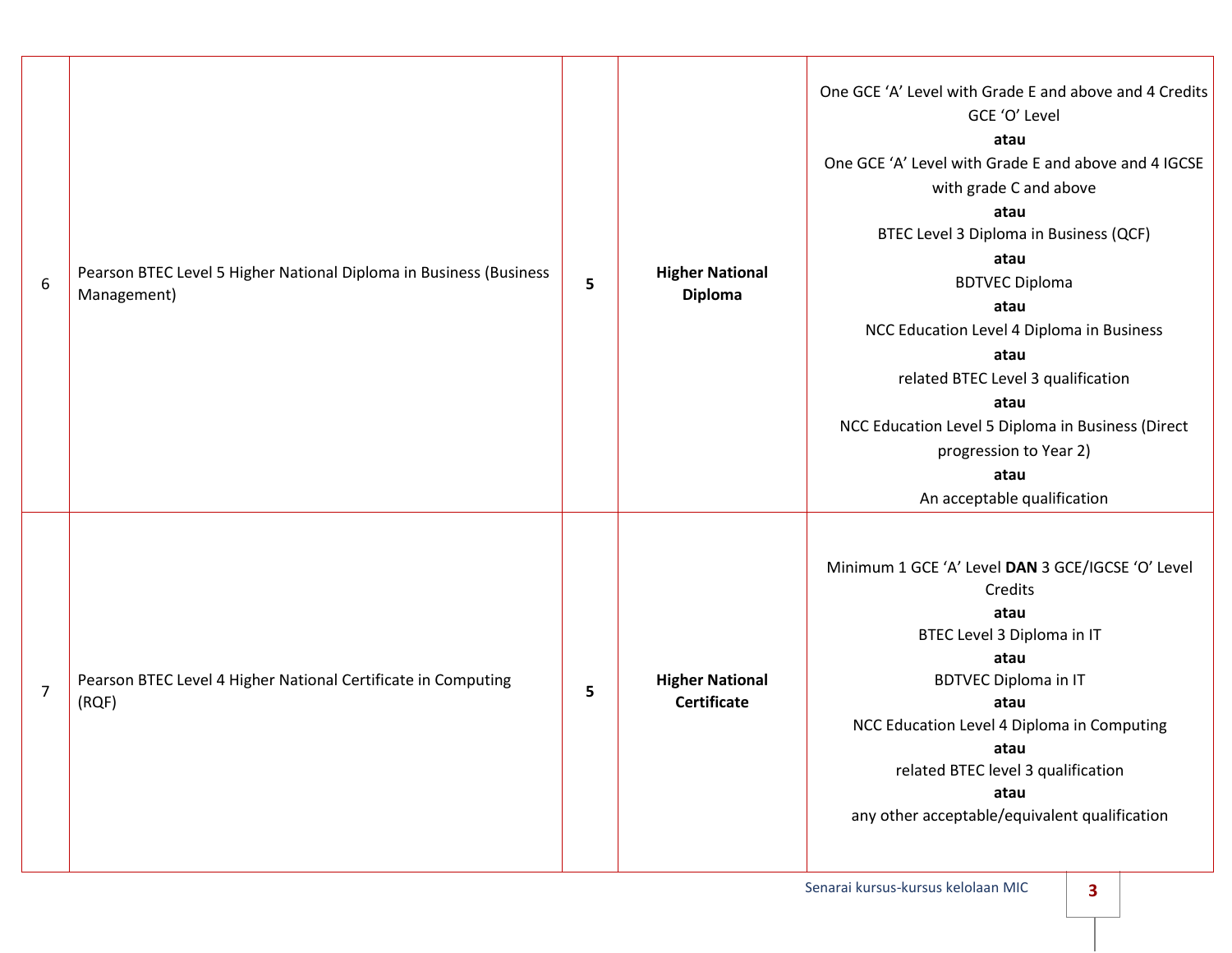| 8  | Pearson BTEC Level 4 Higher National Certificate in Business (RQF)          | 5                        | <b>Higher National</b><br><b>Certificate</b>                                                      | One GCE 'A' Level with Grade E and above and 3<br>Credits GCE 'O' Level<br>atau<br>One GCE 'A' Level with Grade E and above and 3 IGCSE<br>with grade C and above<br>atau<br>BTEC Level 3 Diploma in Business O<br>atau<br><b>BDTVEC Diploma</b><br>atau<br>NCC Education Level 4 Diploma in Business<br>atau<br>related BTEC Level 3 qualification<br>atau<br>An acceptable qualification |
|----|-----------------------------------------------------------------------------|--------------------------|---------------------------------------------------------------------------------------------------|--------------------------------------------------------------------------------------------------------------------------------------------------------------------------------------------------------------------------------------------------------------------------------------------------------------------------------------------------------------------------------------------|
| 9  | Pearson BTEC International Level 3 Diploma in Information<br>Technology     | 4                        | <b>National Diploma</b>                                                                           | 4 GCE 'O' Level Credit<br>atau<br>4 IGCSE with grade A-C<br>atau<br>Any other acceptable qualifications.                                                                                                                                                                                                                                                                                   |
| 10 | Pearson BTEC International Level 3 Diploma in Business                      | 4                        | <b>National Diploma</b>                                                                           | 4 GCE 'O' Level Credit<br>atau<br>IGCSE with Grade $A - C$<br>atau<br>Any other acceptable qualification                                                                                                                                                                                                                                                                                   |
| 11 | Pearson BTEC International Level 2 Certificate in Information<br>Technology | $\overline{\phantom{a}}$ | bridging course untuk<br>meneruskan pengajian<br>ke BTEC Level 3<br><b>Diploma in Information</b> | Minimum 4 GCE'O' Level Passes<br>atau<br>4 IGCSE with Grade D-E<br>atau                                                                                                                                                                                                                                                                                                                    |